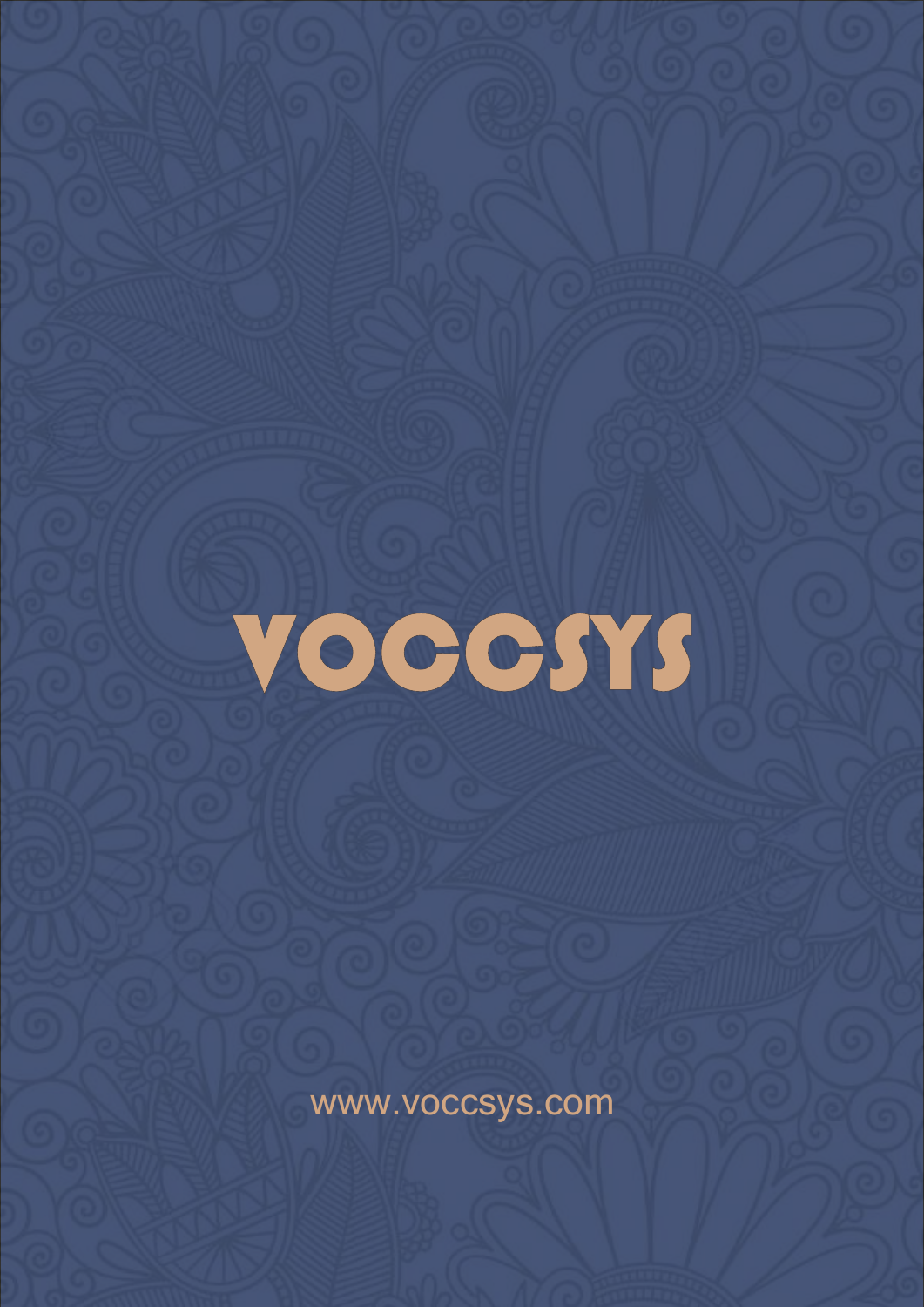# Our Story

 $\bullet$ 

Vulcan Industries is an industry leading manufacturer and provider of topof-the-line Products and Services to enhance and protect the business environment of its clients through creating informed opinions and benchmark setting performance based on Quality, Technology, and Performance.

We believe that all of our clients deserve the highest level of service, and we are committed to providing just that. By keeping a pulse on upcoming trends, a tap on local conditions, and a wide experience pool to draw from, we've gained a competitive edge that has made us the successful company we are today.

Vulcan Industries was established in 2011 as a part of a 30 year old group of companies to primarily manufacture Condenser Cleaning Sponge Balls for the Power Generation Industry. Since then we have grown to have well developed knowledge and experience in the field of Heat Exchangers.

We partnered with one of the leading manufacturers of Online Tube Cleaning Systems in Europe, Cooling Energy Savings Ltd., from 2015 to 2017, during which we marketed and installed multiple units overseas. At the end of our partnership with Cooling Energy Savings Ltd., we purchased the rights to their technology so that we may manufacture our own Online Tube Cleaning System designed just right for the Indian market.

For the first half of 2017 we worked on tweaking and restructuring the purchased designs so that they matched the requirements of our Indian Customers. Following extensive remodeling and trials we currently offer our customers the best Online Condenser Tube Cleaning System in the Indian market.

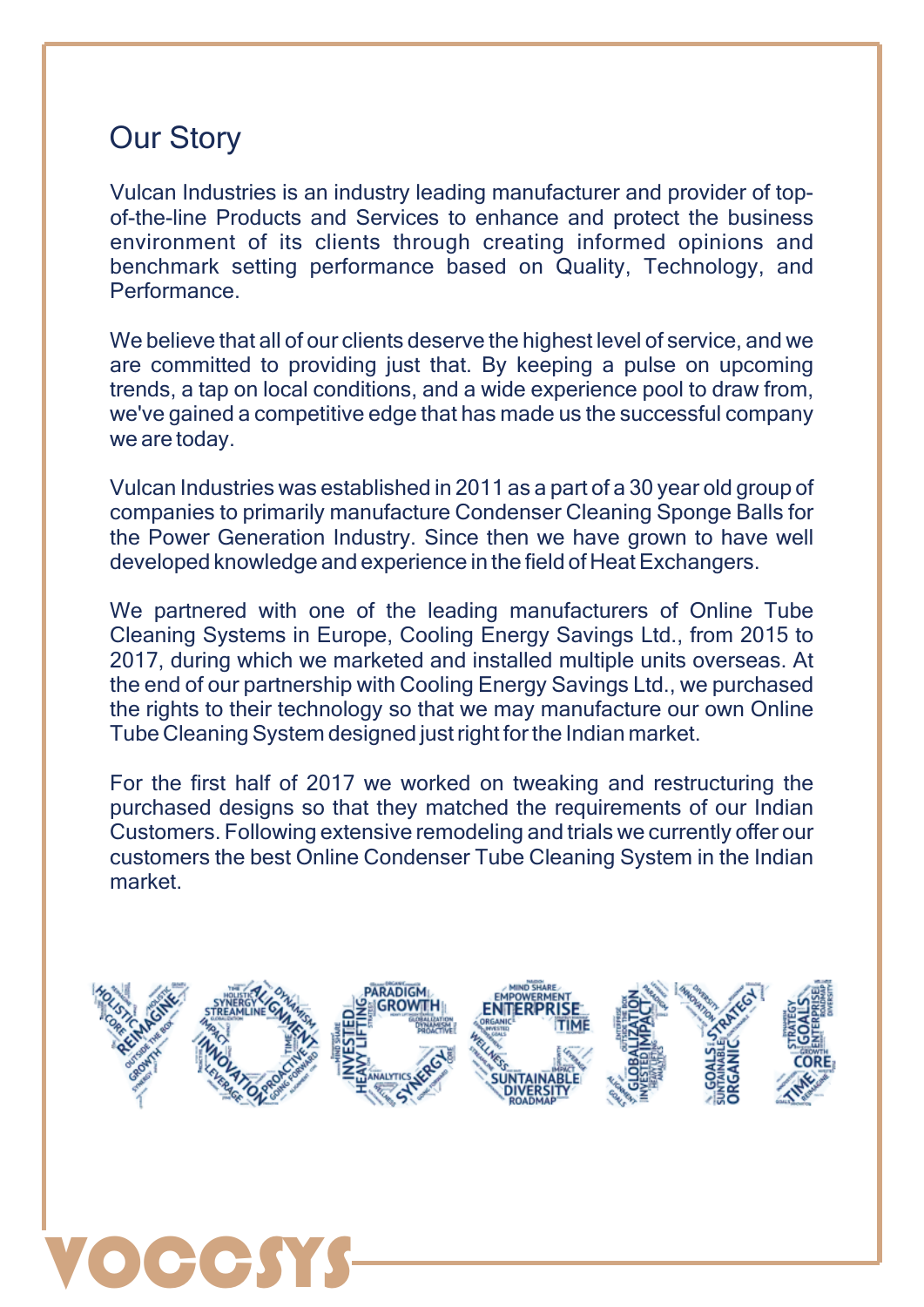# Micro Fouling is the greatest threat to your Heat Exchanger tubes

#### But what is Micro Fouling?

Micro Fouling is the accumulation of unwanted material on the inner surface of Heat Exchanger Tubes that are heavily damaging and are severely detrimental to the functioning of your Heat Exchanger. Micro fouling occurs due to continuous heating and cooling of water, accumulation of colloidal particles, growth of corrosion deposits, decomposition of suspended matter, presence of bacteria or algae in the water, or even due to a combination of afore mentioned reasons.







### Why is Micro Fouling a threat?

Fouling generates tremendous operational losses. One estimate puts the losses due to fouling of heat exchangers in industrialized nations such as India and China to be about 0.17% of their National GDP (\$3.85 billion USD and \$19.04 billion USD respectively).

The losses initially result from:

- Impaired heat transfer
- Corrosion damage
- Increased pressure drops
- Flow Blockages
- Induced vibrations
- Increased O&M costs

Sustained fouling results in:

- 1% Output losses in Coal fired steam turbines
- 1.54% Output losses in Nuclear power stations
- More than 10% reduction in gained output ratio in Desalination plants
- More than 15-20% extra power consumption in Chillers







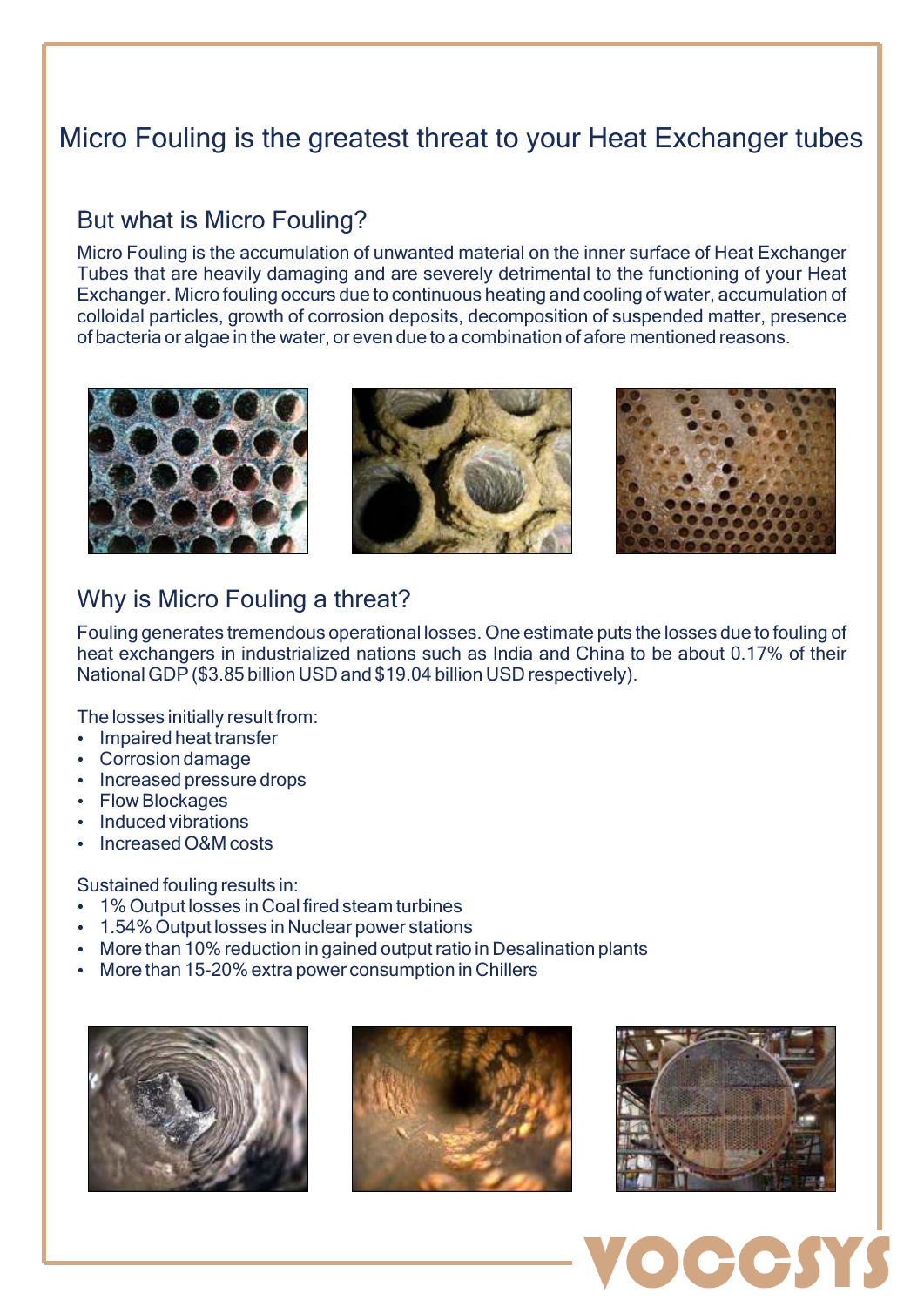## Offline Cleaning vs VOCCSYS

- Labor Intensive
- Shutdown losses
- Harsh and unstable chemicals
- Damage to condenser tubes
- Efficiency decreases between cleaning
- Cumbersome, expensive, and inefficient
- Temporary solution
- Completely Automatic
- No shutdown necessary
- Eco-friendly Sponge Rubber
- Zero damage to condenser tubes
- Continuous cleaning ensures maximum output
- Intuitive, short ROI, and very efficient
- Permanent Solution



#### How does VOCCSYS work?

VOCCSYS

The Vulcan Online Condenser Cleaning System continuously cleans heat exchangers by circulating sponge balls through the heat exchanger tubes at programmed intervals, preventing residue, deposits, and bio-film from accumulating in the tubes. The sponge balls are slightly larger in diameter than the tubes, and wipe the tubes clean as they pass through. The balls are then trapped on the outlet side of the heat exchanger where they are collected, transported, and stored until the next cleaning cycle begins.

VOCCSYS cycles are fully automatic and controlled by a programmable controller.

- In the Injection Cycle the sponge balls are forced into the system main line from the Ball Collector by the re-circulation pump. All the ball are simultaneously injected into the main water flow that then make their way to the heat exchanger tubes.
- During the Cleaning Cycle, all the sponge balls travel through the heat exchanger tubes at system flow velocity where they clean off residue, deposits, and bio-film before they have a change to take hold.
- The Collection Cycle starts after the balls exit the heat exchanger and are separated from the main line by a Ball trap. The PLC Controller then initiates the collection valves to open that force the balls back into the Ball Collector.
- During Stand-by the balls are held in the Ball Collector where they are rinsed and stored until the next Injection Cycle.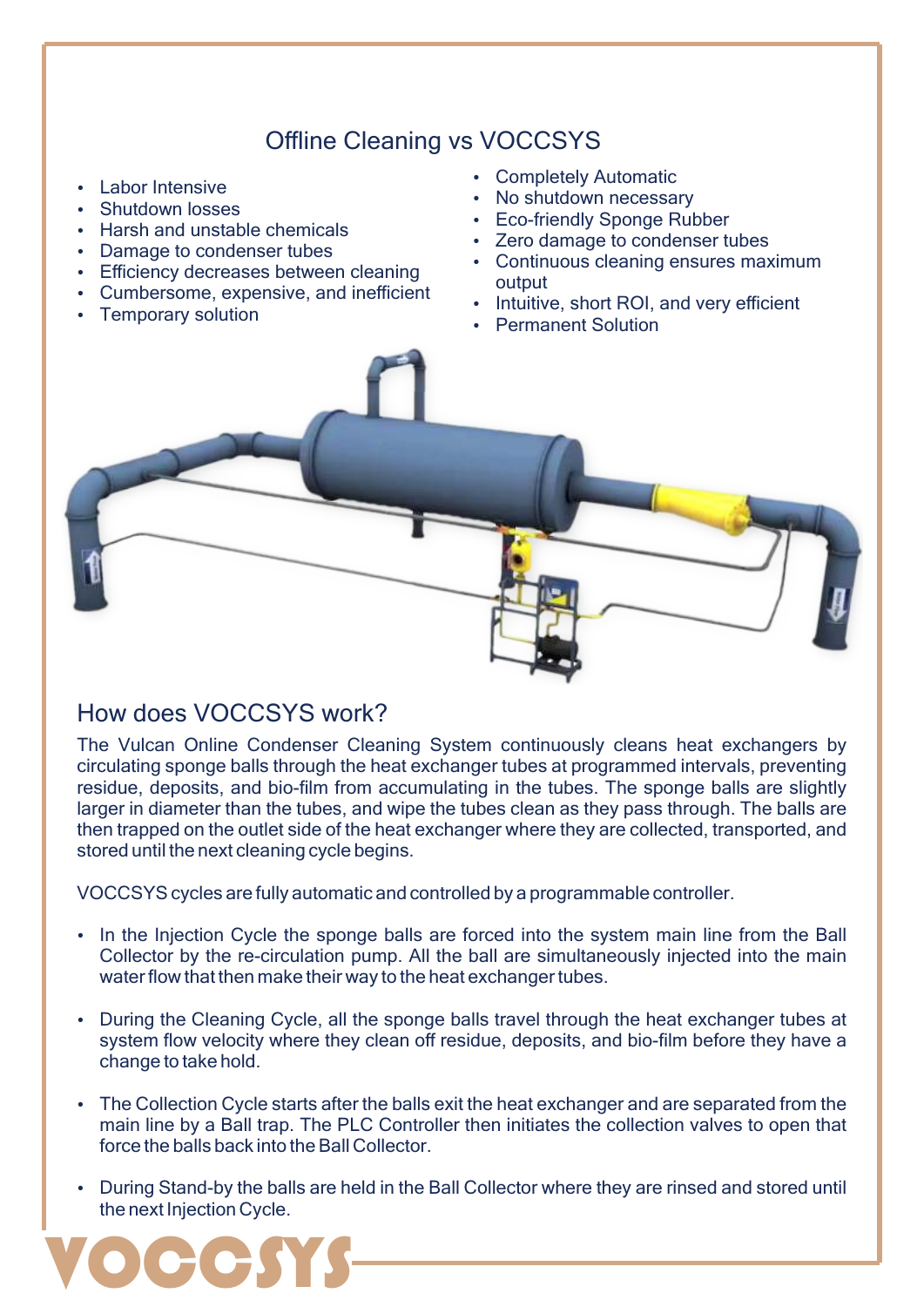## How does VOCCSYS help?

- VOCCSYS can increase the Energy Savings up to 20% in HVAC Chillers
- VOCCSYS can increase power output up to 5% in Power Plants
- VOCCSYS can decrease the excess Steam Consumption in Power Plants
- VOCCSYS can Increase Heat Transfer Coefficient of HVAC Chillers and Condensers
- VOCCSYS can extend the life of your Heat Exchanger tubes
- VOCCSYS can improve the overall life of your Capital Goods
- VOCCSYS can help you avoid expensive shutdowns and downtime
- VOCCSYS can eliminate your need for offline cleaning
- VOCCSYS helps reduce your Carbon footprint



How much savings does VOCCSYS offer?

Energy Savings in Power Plants:

Condenser Capacity (KW/h) x Compressor efficiency (%) x working hours in a year (h) x cost of energy (INR/KW/h) x Estimated Savings (at least 1%)

Water Saving in Power Plants:

Drainage water (cu.m/h) x working hours in a year (h) x Estimated Savings (at least 1%)

Steam Savings in Power Plants:

Excess Steam Consumption (Ton/MWh) x Generation Capacity x working hours in a year (h) x Cost of Steam (INR/Ton) x Estimated Savings (at least 80%)

Energy Savings in Chillers:

Chiller Capacity (TR) x Specific Consumption (kW/TR) x Average load (%) x working hours in a year (h) x Cost of energy (INR/KWh) x Estimated Savings (at least 7%)

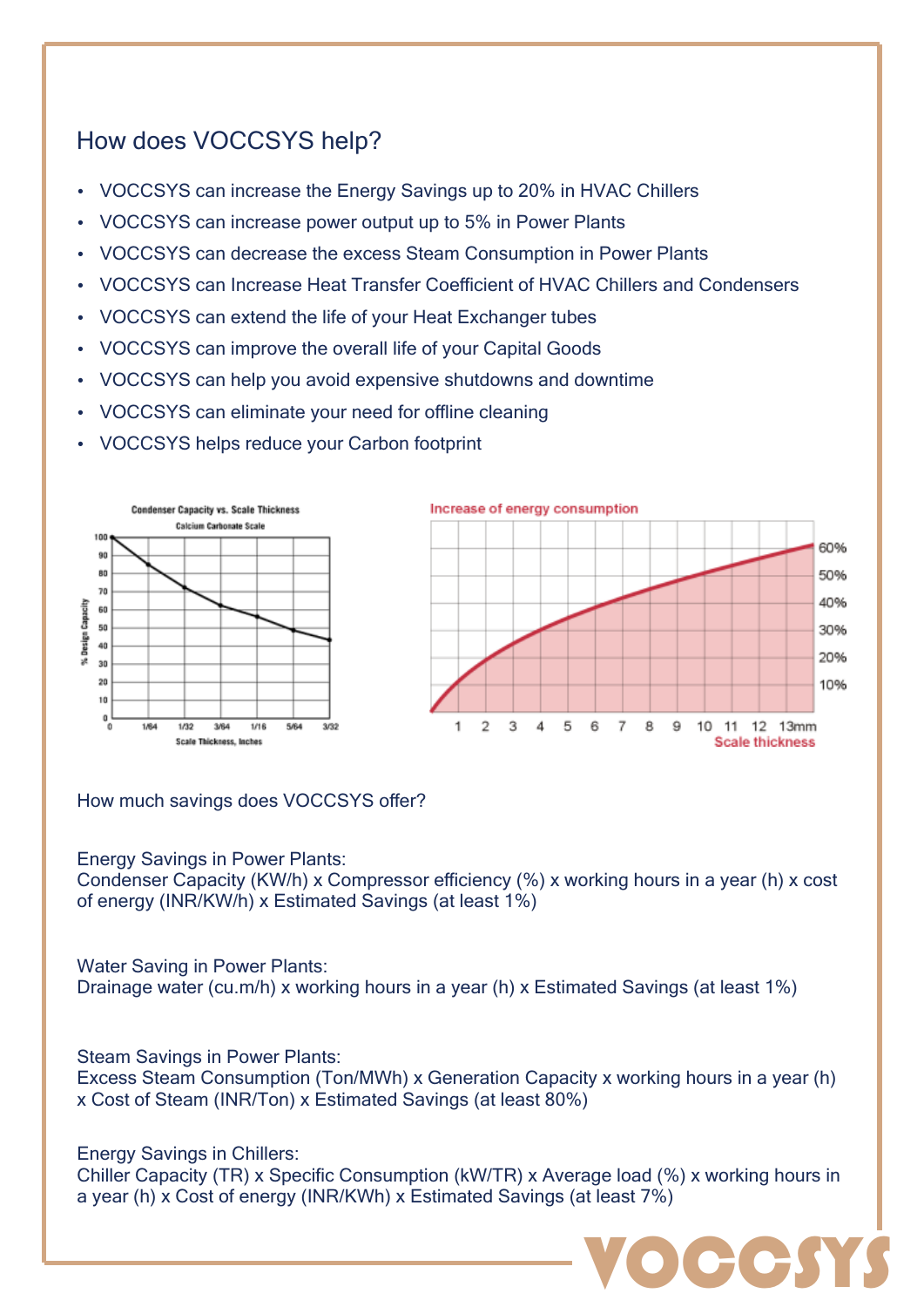## Why you should choose VOCCSYS?

- One System for Multiple Heat Exchangers
- Zero ball loss system
- Fully automatic, no manual intervention required
- Easy Ball monitoring and replacement
- No mixing of CW Inlet and CW Outlet water
- Intuitive Multicolor Touchscreen HMI
- Continuous online cleaning
- Assurance of 100% clean tubes
- None to minimal pressure drop across Ball Trap
- Customized Operating System for every Customer
- Intelligent Ball replacement notification
- Zero Error motorized Control Valves
- Reliable single pump control
- Negligible power consumption
- Self manufactured Sponge balls for Seamless Operation
- 1 year's supply of sponge balls at no extra cost
- Helps reduce Carbon footprint

#### VOCCSYS delivers significant savings compared to manual cleaning







Heat Exchanger tubes before VOCCSYS Heat Exchanger tubes after VOCCSYS

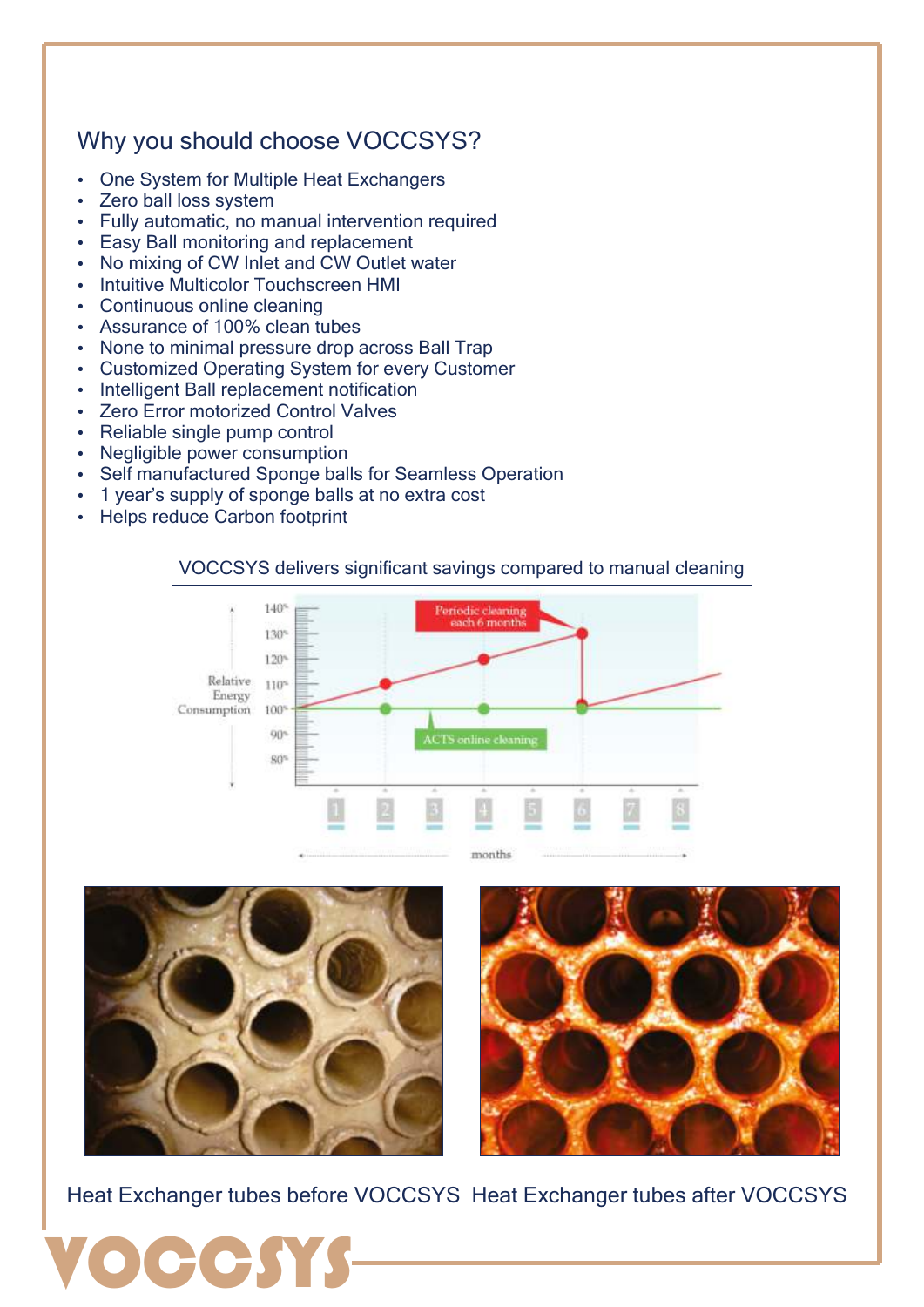# Applications





Power Plants **Dill Refineries and Chemical Plants** 



HVAC Chillers



Pharmaceutical Plants



Cold Storage, Meat Processing, and Dairy